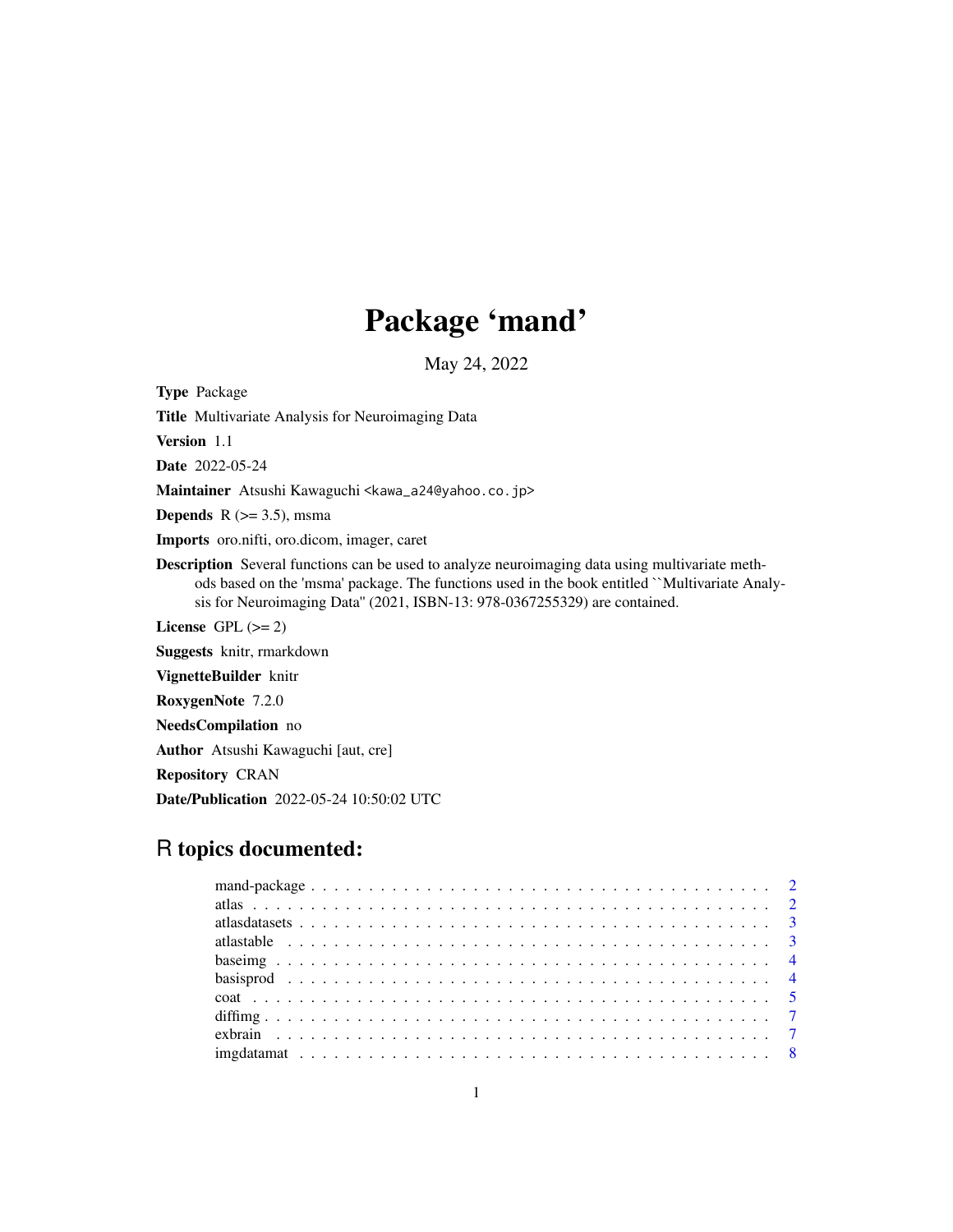#### <span id="page-1-0"></span> $2 \t{atlas}$

| Index | 18 |
|-------|----|
|       |    |
|       |    |
|       |    |
|       |    |
|       |    |
|       |    |
|       |    |
|       |    |
|       |    |
|       |    |

mand-package *Multivariate Analysis for Neuroimaging Data Package*

#### Description

A Package for implementation of multivariate data analysis for neuroimaging data.

#### Author(s)

Atsushi Kawaguchi. <kawa\_a24@yahoo.co.jp>

#### References

Kawaguchi, A. (2021). Multivariate Analysis for Neuroimaging Data. CRC Press.

atlas *Atlas set*

#### Description

The data is the atlas image data. An image whose element is "ROIid" is stored for each atlas.

#### Usage

data(atlas)

#### Format

A list of array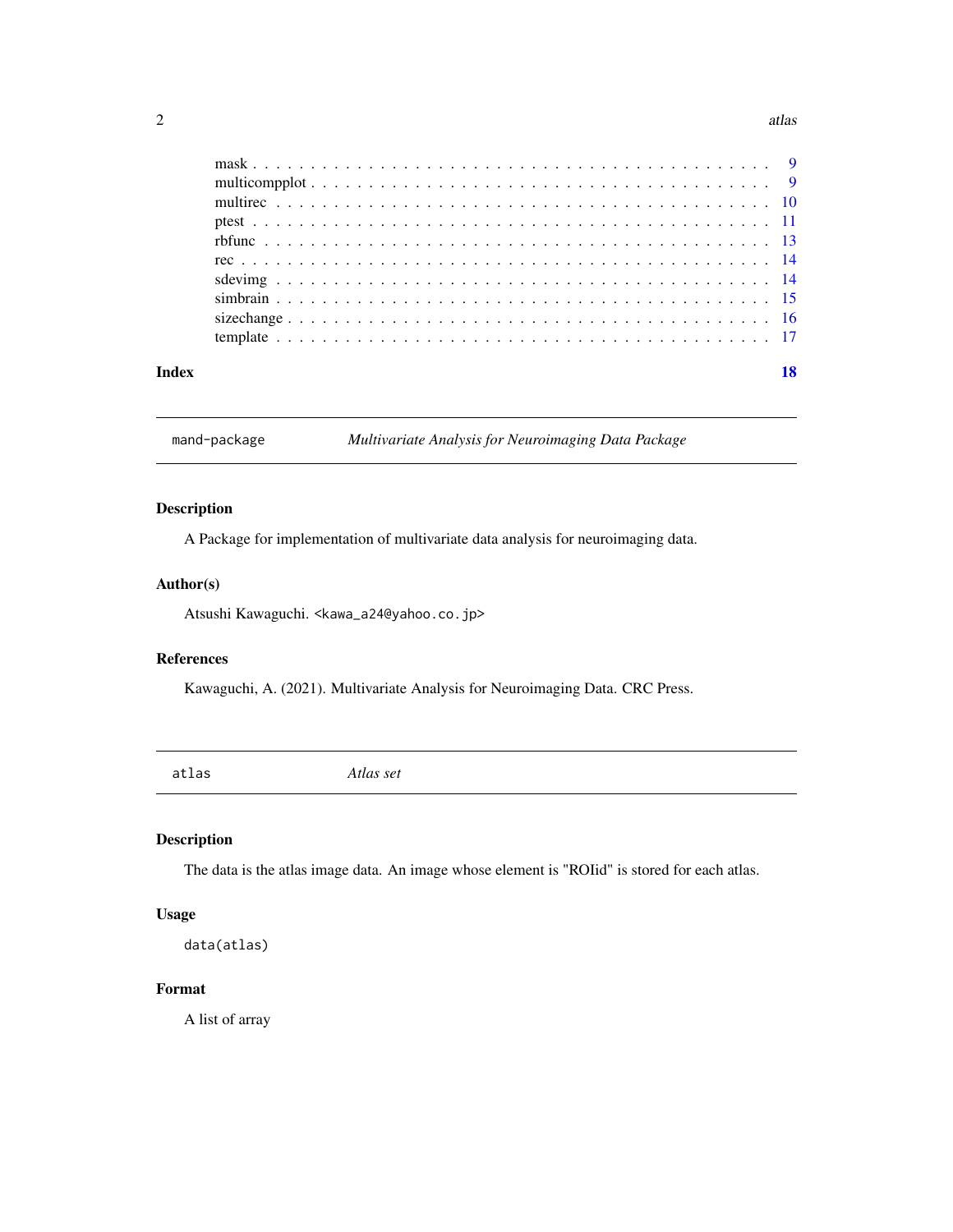<span id="page-2-0"></span>The data is the atlas data. Various atlases are stored. Each matrix has "ROIid" and "ROIname" as column names.

#### Usage

data(atlasdatasets)

#### Format

A list of matrix

atlastable *Result report with atlas data*

#### Description

This function refers to the results obtained by the analysis in an atlas image, and reports a summary of the results for each anatomical region.

#### Usage

```
atlastable(x, y, atlastaste = NULL, ROIids = NULL, ...)## S3 method for class 'atlastable'
print(x, \ldots)
```
#### Arguments

| $\mathsf{X}$ | an array for the atlas image.                                            |
|--------------|--------------------------------------------------------------------------|
| <b>y</b>     | an array for the result image.                                           |
| atlasdataset | a matrix or data.frame. The colnames should include "ROI and "ROI name". |
| ROIids       | a vector indicating ROI id shown in the result.                          |
| $\ddotsc$    | further arguments passed to or from other methods.                       |

#### Details

atlastable requires the atlas image and data frame including the ROI id and the name.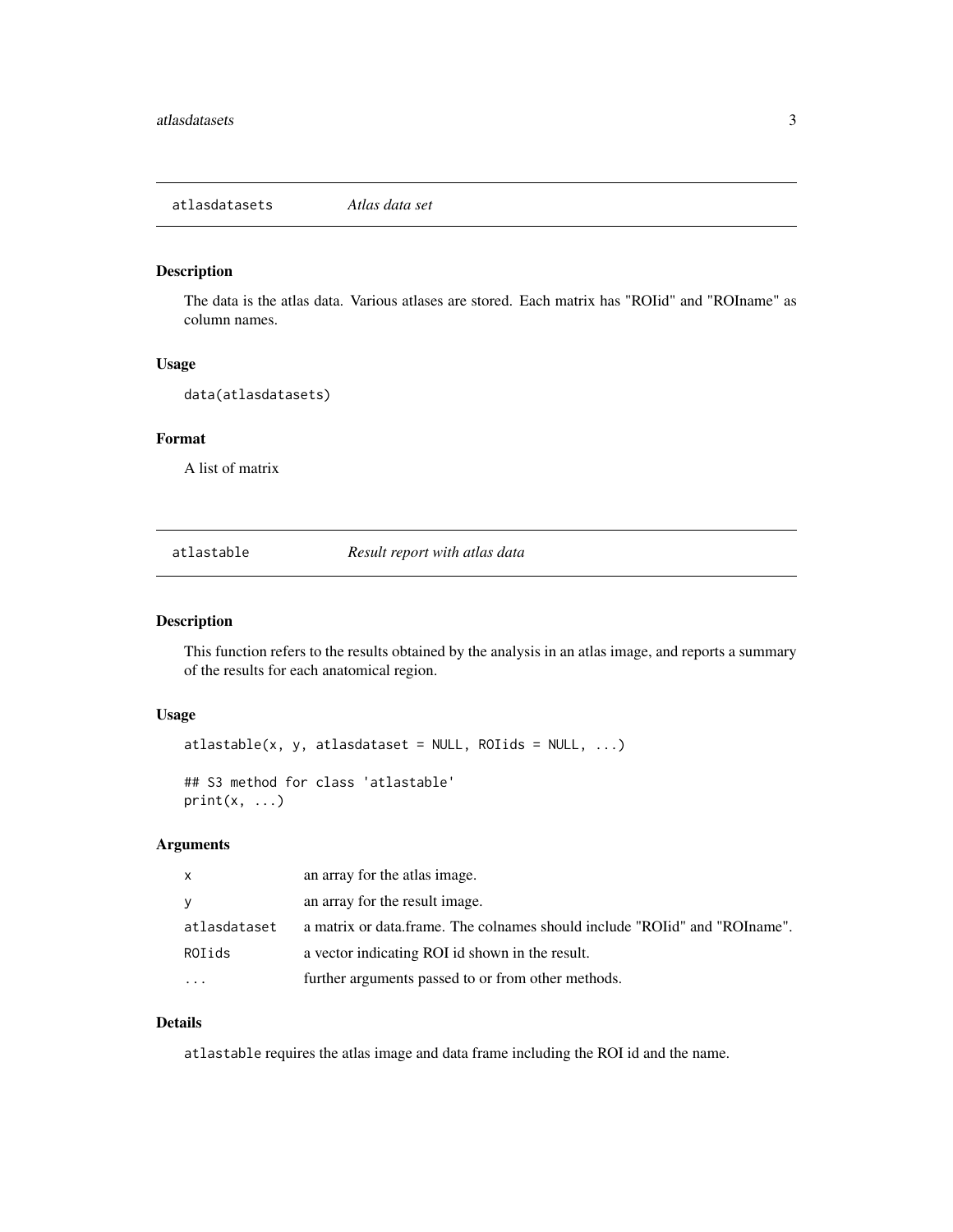#### Examples

```
data(diffimg)
data(atlasdatasets)
data(atlas)
atlasname = "aal"
atlasdataset = atlasdatasets[[atlasname]]
tmpatlas = atlas[[atlasname]]
atlastable(tmpatlas, diffimg, atlasdataset=atlasdataset, ROIids = c(1:2, 37:40))
```
baseimg *Base Brain Data*

#### Description

The data is the base brain data. This is an average image of a healthy person, and is used when generating artificial data.

#### Usage

data(baseimg)

#### Format

A array

basisprod *Product Radial Basis Function*

#### Description

This is a function to product the output for the rbfunc function with data matrix for a dimension reduction.

#### Usage

basisprod(A, B)

#### Arguments

| a list or a matrix correponding to the output for the rbfunc function with the |
|--------------------------------------------------------------------------------|
| argument hispec=FALSE or data matrix, respectivey.                             |
| a list or a matrix.                                                            |

#### Details

basisprod requires one list and one matrix.

<span id="page-3-0"></span>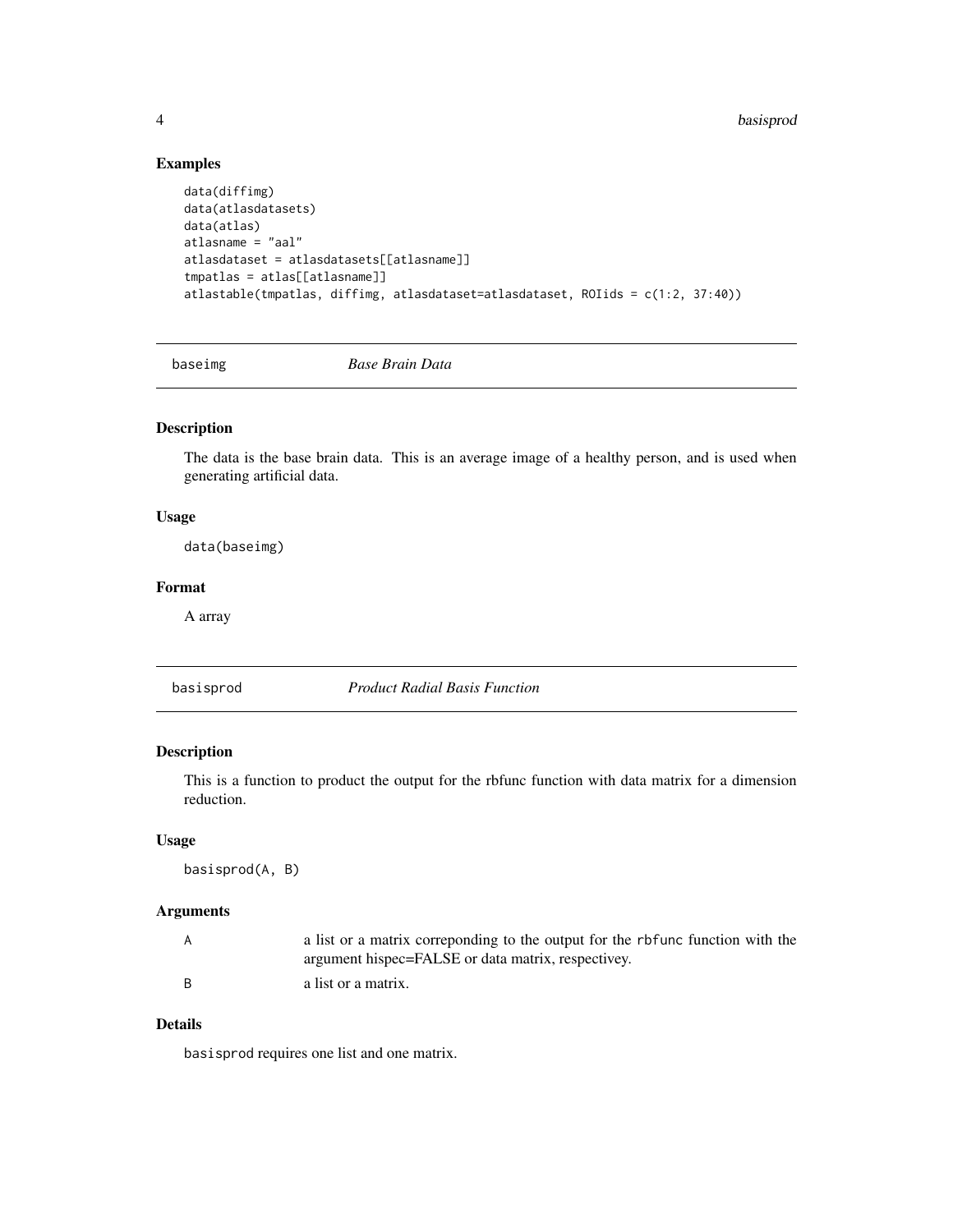<span id="page-4-0"></span> $\frac{1}{5}$ 

#### Examples

```
imagedim1=c(10,10,10)
B1 = rbfunc(imagedim=imagedim1, seppix=4, hispec=TRUE)
B2 = rbfunc(imagedim=imagedim1, seppix=4, hispec=FALSE)
n = 50
S = matrix(rnorm(n * prod(imagedim1)), nrow = n, ncol = prod(imagedim1))
SB1 = S %*% B1
SB12 = tcrossprod(S, t(B1))all(SB1-SB12 == 0)SB2 = basisprod(S, B2)
all(SB1-SB2 == 0)BS1 = t(B1) %*% t(S)BS2 = basisprod(B2, S)
all(BS1-t(BS2) == 0)
```
coat *Coat Function*

#### Description

This is a function for plotting an image. The analysis result can be overcoated on the template.

#### Usage

```
coat(
 x,
 y = NULL,pseq = NULL,
 xyz = NULL,col.x = gray(0:64/64),
 col.y = NULL,breaks.y = NULL,zlim.x = NULL,
 zlim.y = NULL,
 rownum = 5,
  colnum = NULL,
 plane = c("axial", "coronal", "sagittal", "all")[1],
 xlab = ",
 ylab = "",
  axes = FALSE,
 oma = rep(0, 4),
```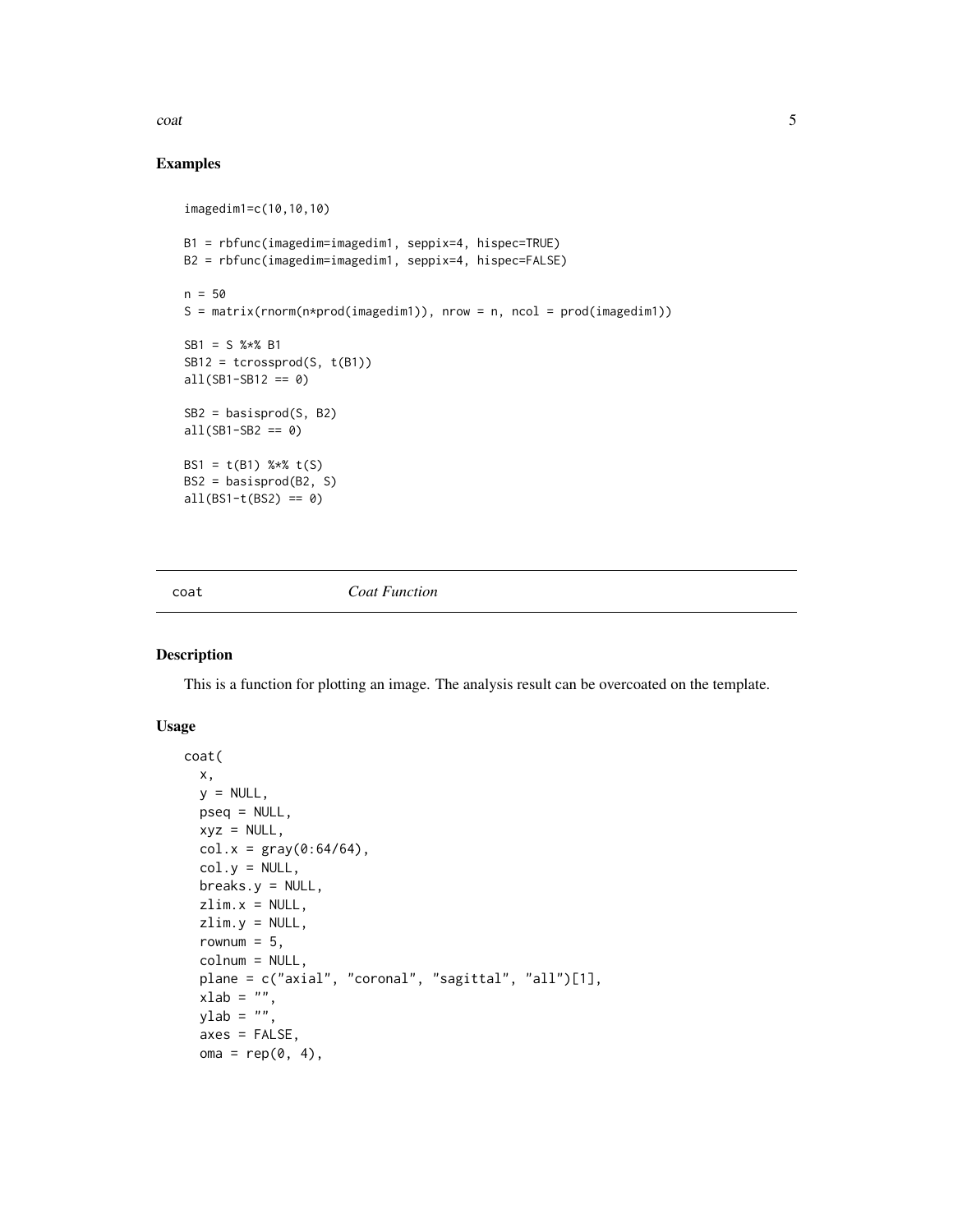```
mar = rep(0, 4),bg = "black",paron = TRUE,
 cross.hair = FALSE,
 chxy = NULL,
 color.bar = TRUE,
 regionplot = FALSE,
 atlasdataset = NULL,
 regionname = c("atlas", "stat")[1],regionlegend = FALSE,
 atlasname = "",
 ROIids = 1:9,
  ...
\mathcal{L}
```
#### Arguments

| x            | image1. Base image.                                                    |
|--------------|------------------------------------------------------------------------|
| y            | image2 to be overcoated.                                               |
| pseq         | a vector plot sequence.                                                |
| xyz          | a vector position to be plotted.                                       |
| col.x        | a color vector for image1.                                             |
| col.y        | a color vector for image2.                                             |
| breaks.y     | a vector breaks value for y.                                           |
| zlim.x       | a vector plot limitation values for z of x.                            |
| zlim.y       | a vector plot limitation values for z of y.                            |
| rownum       | a numeric, the number of row for the plot.                             |
| colnum       | a numeric, the number of colnum for the plot.                          |
| plane        | a vector plot sequence.                                                |
| xlab         | a character for a label in the x axis.                                 |
| ylab         | a character for a label in the y axis.                                 |
| axes         | a logical. TRUE presents the axes.                                     |
| oma          | a vector for outer margin area.                                        |
| mar          | a vector for margin.                                                   |
| bg           | a character for color of background.                                   |
| paron        | a logical. TRUE means par is used.                                     |
| cross.hair   | a logical.                                                             |
| chxy         | a vector cross hair position to be plotted.                            |
| color.bar    | a logical.                                                             |
| regionplot   | a logical.                                                             |
| atlasdataset | a matrix or data.frame, colnames shold include "ROI d" and "ROI name". |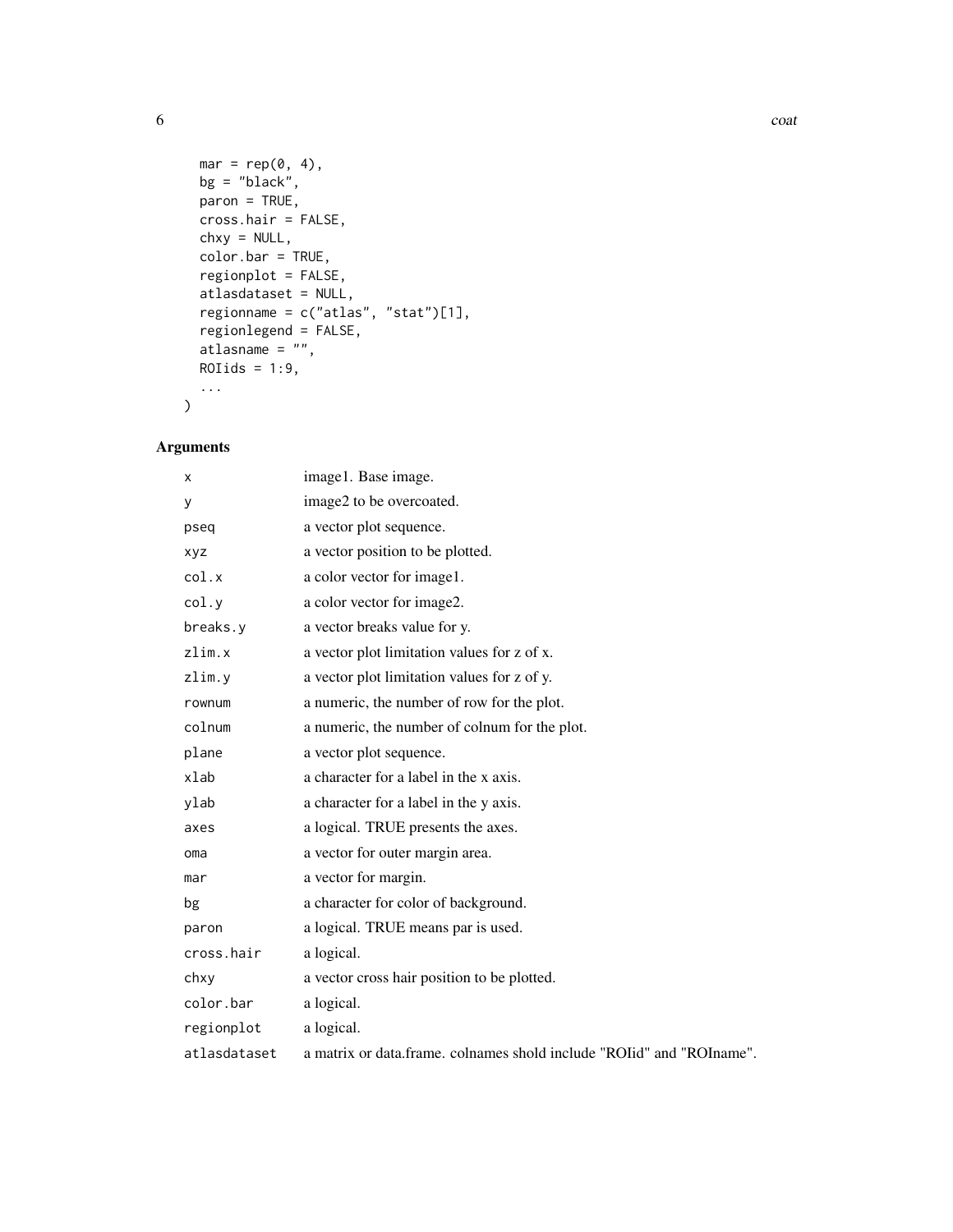#### <span id="page-6-0"></span>diffimg the contract of the contract of the contract of the contract of the contract of the contract of the contract of the contract of the contract of the contract of the contract of the contract of the contract of the co

| regionname   | a character.                                       |
|--------------|----------------------------------------------------|
| regionlegend | a logical.                                         |
| atlasname    | a character.                                       |
| ROIids       | a vector                                           |
|              | further arguments passed to or from other methods. |

#### Details

coat requires a image array.

#### Examples

data(exbrain) coat(exbrain)

diffimg *Difference Brain Data*

#### Description

The data is the difference brain data. This represents the difference between the average images of healthy subjects and patients with Alzheimer's disease, and is used when generating artificial data.

#### Usage

data(diffimg)

#### Format

A array

exbrain *Example Brain Data*

#### Description

The data are from a MRI gray matter brain data for one subject.

#### Usage

```
data(exbrain)
```
#### Format

A array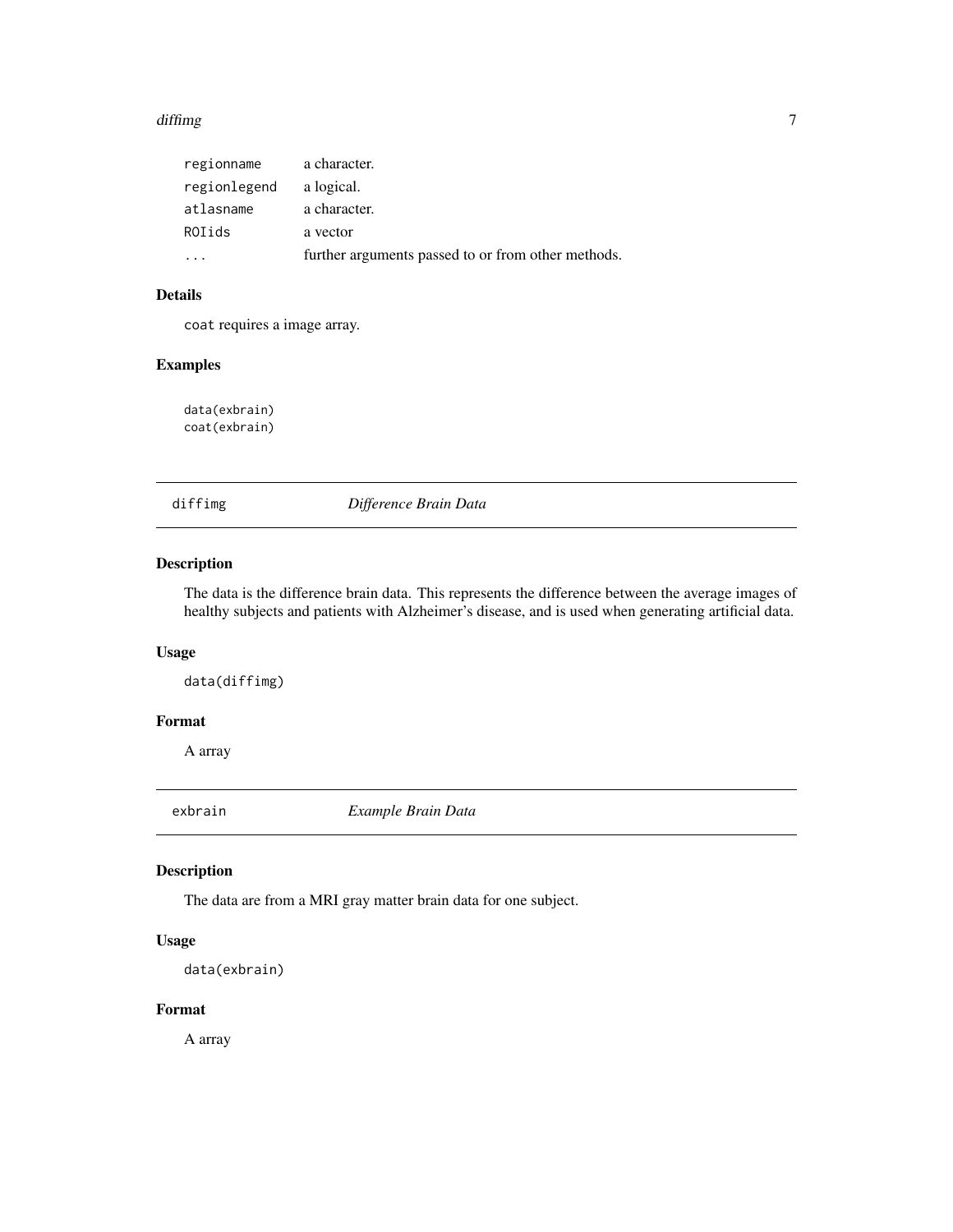<span id="page-7-0"></span>

This is a function that creates a data matrix for analysis from a file saved in image format.

#### Usage

```
imgdatamat(
  imgfnames,
 mask = NULL,ROI = FALSE,
 atlas = NULL,
 atlasdataset = NULL,
 ROIids = NULL,
 zeromask = FALSE,
  schange = FALSE,
  ...
)
```
#### Arguments

| imgfnames    | a vector for (nifti) file names to be used.                           |
|--------------|-----------------------------------------------------------------------|
| mask         | a vector for brain mask data.                                         |
| ROI.         | a logical for roi data set.                                           |
| atlas        | an array for the atlas.                                               |
| atlasdataset | a matrix or data.frame. colnames shold include "ROIid" and "ROIname". |
| ROIids       | a vector                                                              |
| zeromask     | a logical for masking voxel with all zeros.                           |
| schange      | a logical for change dimension.                                       |
|              | further arguments passed to or from other methods.                    |

#### Details

imgdatamat requires image file names.

#### Value

| -S       | data matrix                                  |
|----------|----------------------------------------------|
| brainpos | binary brain position.                       |
| imagedim | three dimensional vector for image dimension |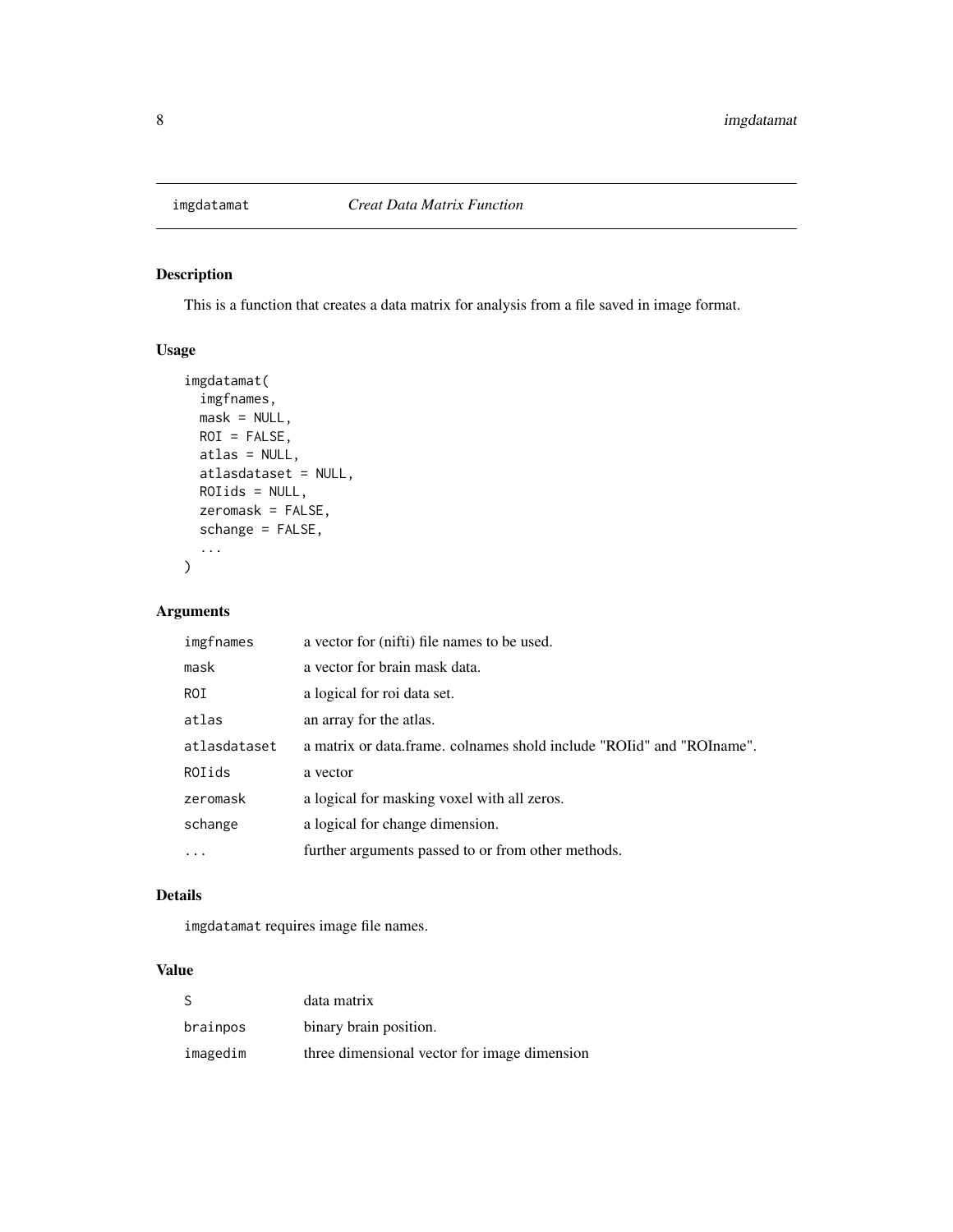#### <span id="page-8-0"></span>mask **9**

#### Examples

```
# imgfnames1 = c("img1.nii", "img2.nii")
# imgdata = imgdatamat(imgfnames1)
```
mask *Brain Mask*

#### Description

The data is the brain mask. This is used to exclude extra-brain regions from the analysis.

#### Usage

data(mask)

#### Format

A array

multicompplot *Multi components plot*

#### Description

This is a function that plots the vectorized image returned to its original dimensions by the multirec function.

#### Usage

```
multicompplot(
  object,
 x,
  comps = NULL,
  row4comp = 6,
  col4comp = 1,
 pseq4comp = NULL,
  ...
)
```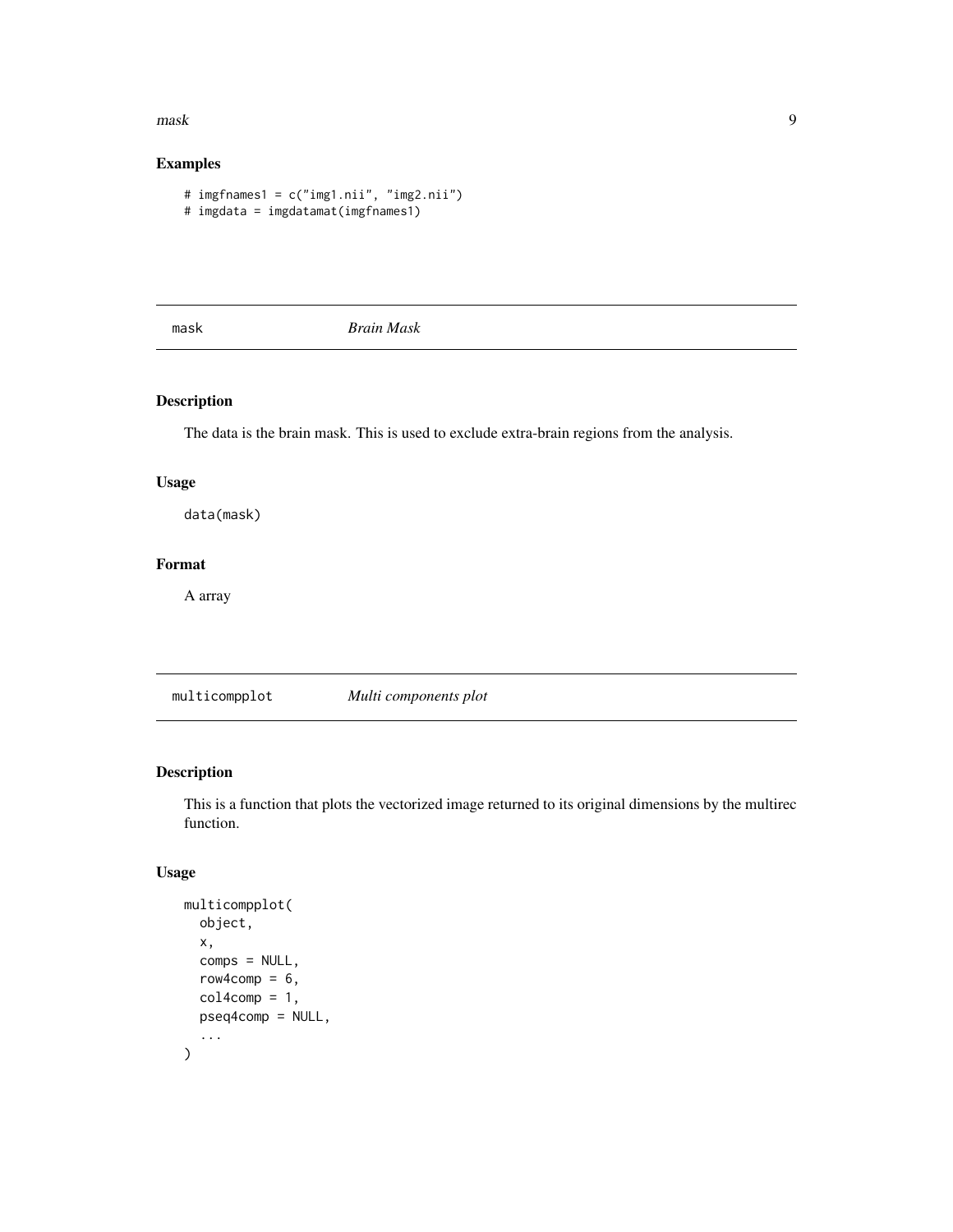#### Arguments

| object    | an object of class "multirec." Usually, a result of a call to multirec |
|-----------|------------------------------------------------------------------------|
| $\times$  | template image                                                         |
| comps     | a component sequence to be plotted.                                    |
| row4comp  | the number of rows per a component                                     |
| col4comp  | the number of columns per a component                                  |
| pseq4comp | the number of images per a component                                   |
|           | further arguments passed to or from other methods.                     |

#### Details

multicompplot requires the output result of msma function.

#### Examples

```
data(baseimg)
data(diffimg)
data(mask)
data(template)
img1 = simbrain(baseimg = baseimg, diffimg = diffimg, mask=mask)
B1 = rbfunc(imagedim=img1$imagedim, seppix=2, hispec=FALSE, mask=img1$brainpos)
SB1 = basisprod(img1$S, B1)
fit111 = msma(SB1, comp=2)ws = multirec(fit111, imagedim=img1$imagedim, B=B1, mask=img1$brainpos)
multicompplot(ws, template)
```
multirec *Multi components reconstruction*

#### Description

This is a function that returns the weight vector of multiple components obtained by the msma function applied after dimension reduction by the radial basis function to the same dimension as the original image.

#### Usage

```
multirec(
  object,
  imagedim,
 B = NULL,
 mask = NULL,midx = 1,
  comps = NULL,
```
<span id="page-9-0"></span>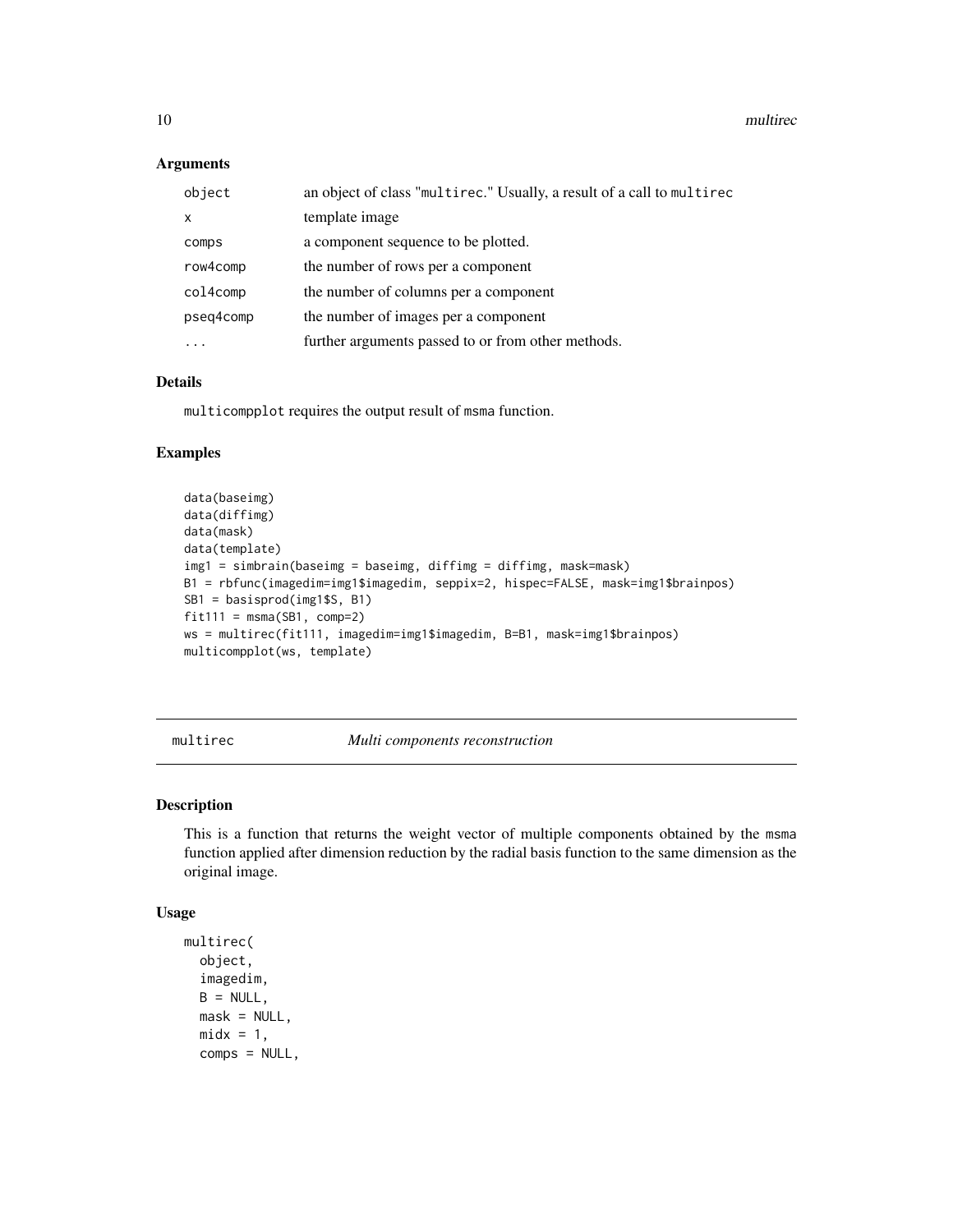<span id="page-10-0"></span>ptest the contract of the contract of the contract of the contract of the contract of the contract of the contract of the contract of the contract of the contract of the contract of the contract of the contract of the cont

```
XY = c("X", "Y", "XY")[1],
 signflip = FALSE
)
```
#### Arguments

| object   | an object of class msma. Usually, a result of a call to msma                                      |
|----------|---------------------------------------------------------------------------------------------------|
| imagedim | a vector for original dimension.                                                                  |
| B        | a list or a matrix.                                                                               |
| mask     | a list or a matrix.                                                                               |
| midx     | a block number.                                                                                   |
| comps    | a component sequence to be plotted.                                                               |
| XY       | a character, indicating "X" or "Y". "XY" for the scatter plots using X and Y<br>scores from msma. |
| signflip | a logical if the sign in the block is flipped to pose the super as possitive.                     |

#### Details

multirec requires the output result of msma function.

#### Examples

```
data(baseimg)
data(diffimg)
data(mask)
img1 = simbrain(baseimg = baseimg, diffimg = diffimg, mask=mask)
B1 = rbfunc(imagedim=img1$imagedim, seppix=2, hispec=FALSE, mask=img1$brainpos)
SB1 = basisprod(img1$S, B1)
fit111 = msma(SB1, comp=2)ws = multirec(fit111, imagedim=img1$imagedim, B=B1, mask=img1$brainpos)
```
ptest *Prediction Model Function*

#### Description

This is the function that creates and evaluates the predictive model.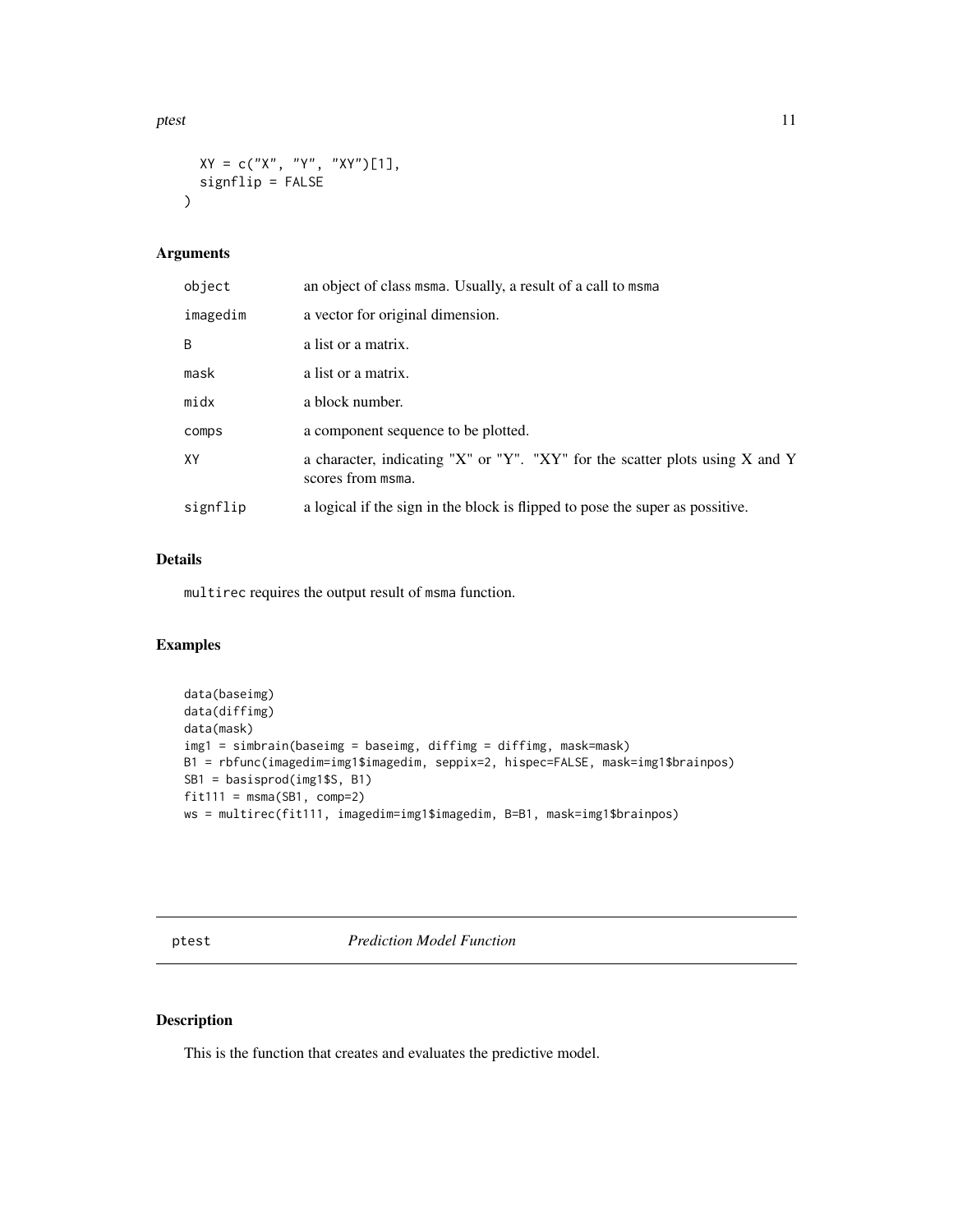#### Usage

```
ptest(
  object,
  Z = Z,
  newdata = NULL,
  testZ = NULL,regmethod = "glm",methods1 = c("boot", "boot632", "cv", "repeatedcv", "LOOCV", "LGOCV")[4],
  metric = "ROC",number1 = 10,
  repeats1 = 5,
  params = NULL
\mathcal{L}
```
#### Arguments

| object    | a matrix indicating the explanatory variable(s), or an object of class msma, which<br>is a result of a call to msma.                          |
|-----------|-----------------------------------------------------------------------------------------------------------------------------------------------|
| Z         | a vector, response variable(s) for the construction of the prediction model. The<br>length of $Z$ is the number of subjects for the training. |
| newdata   | a matrix for the prediction.                                                                                                                  |
| testZ     | a vector, response variable(s) for the prediction evaluation. The length of testZ<br>is the number of subjects for the validation.            |
| regmethod | a character for the name of the prediction model. This corresponds to the method<br>argument of the train function in the caret package.      |
| methods1  | a character for the name of the evaluation method.                                                                                            |
| metric    | a character for the name of summary metric to select the optimal model.                                                                       |
| number1   | a number of folds or number of resampling iterations                                                                                          |
| repeats1  | a number of repeats for the repeated cross-validation                                                                                         |
| params    | a data frame with possible tuning values.                                                                                                     |

#### Details

ptest requires the output result of msma function.

#### Value

| object      | an object of class "msma", usually, a result of a call to msma                                                                    |
|-------------|-----------------------------------------------------------------------------------------------------------------------------------|
| trainout    | a predictive model output from the train function in the caret package with scores<br>computed by the msma function as predictors |
| scorecyroc  | the training evaluation measure and values of the tuning parameters                                                               |
| evalmeasure | evaluation measures and information criterion for the msma model                                                                  |
| traincnfmat | a confusion matrix in training data                                                                                               |
| predcnfmat  | a confusion matrix in test data                                                                                                   |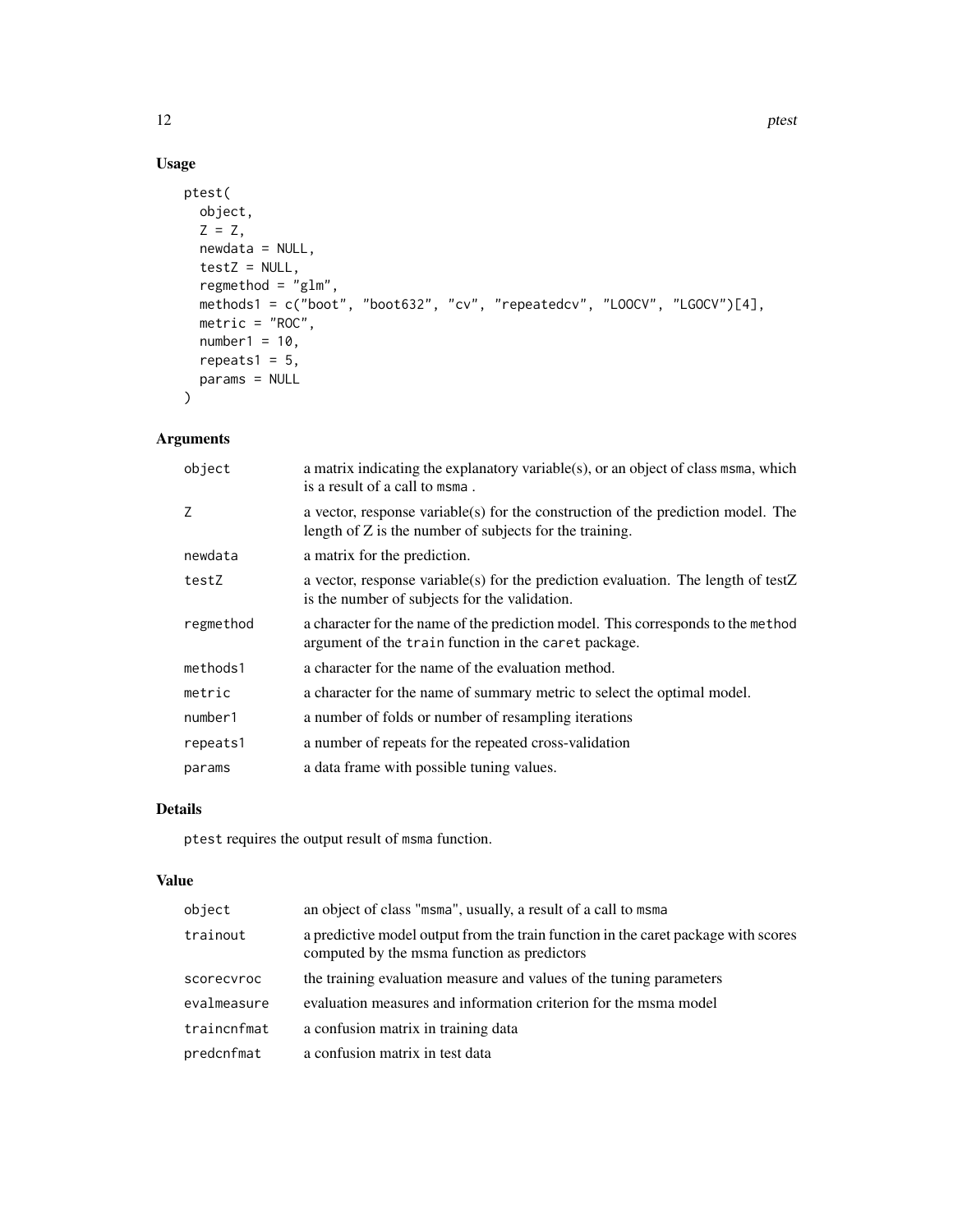#### <span id="page-12-0"></span>rbfunc 13

#### Examples

```
data(baseimg)
data(diffimg)
data(mask)
data(template)
img1 = simbrain(baseimg = baseimg, diffimg = diffimg, mask=mask)
B1 = rbfunc(imagedim=img1$imagedim, seppix=2, hispec=FALSE, mask=img1$brainpos)
SB1 = basisprod(img1$S, B1)
fit111 = msma(SB1, comp=2)predmodel = ptest(fit111, Z=img1$Z)
```
#### rbfunc *Radial Basis Function*

#### Description

This makes a radial basis function.

#### Usage

rbfunc(imagedim, seppix, hispec = FALSE, mask = NULL)

#### Arguments

| imagedim | a vector indicating image three dimension.                                                            |
|----------|-------------------------------------------------------------------------------------------------------|
| seppix   | a numeric. distance between knots.                                                                    |
| hispec   | a logical. TRUE produces a matrix output. FALSE produces a list output to<br>reduce the data memorry. |
| mask     | a vector.                                                                                             |

#### Details

rbfunc requires the dimensions of the original image to be applied and the knot interval. The output is obtained as a matrix, with the number of rows corresponding to the number of voxels in the original image and the number of columns determined by the knot spacing. By setting hispec = TRUE, you can get the output in list format with a smaller memory.

#### Examples

imagedim1=c(10,10,10)

B1 = rbfunc(imagedim=imagedim1, seppix=4, hispec=TRUE) B2 = rbfunc(imagedim=imagedim1, seppix=4, hispec=FALSE)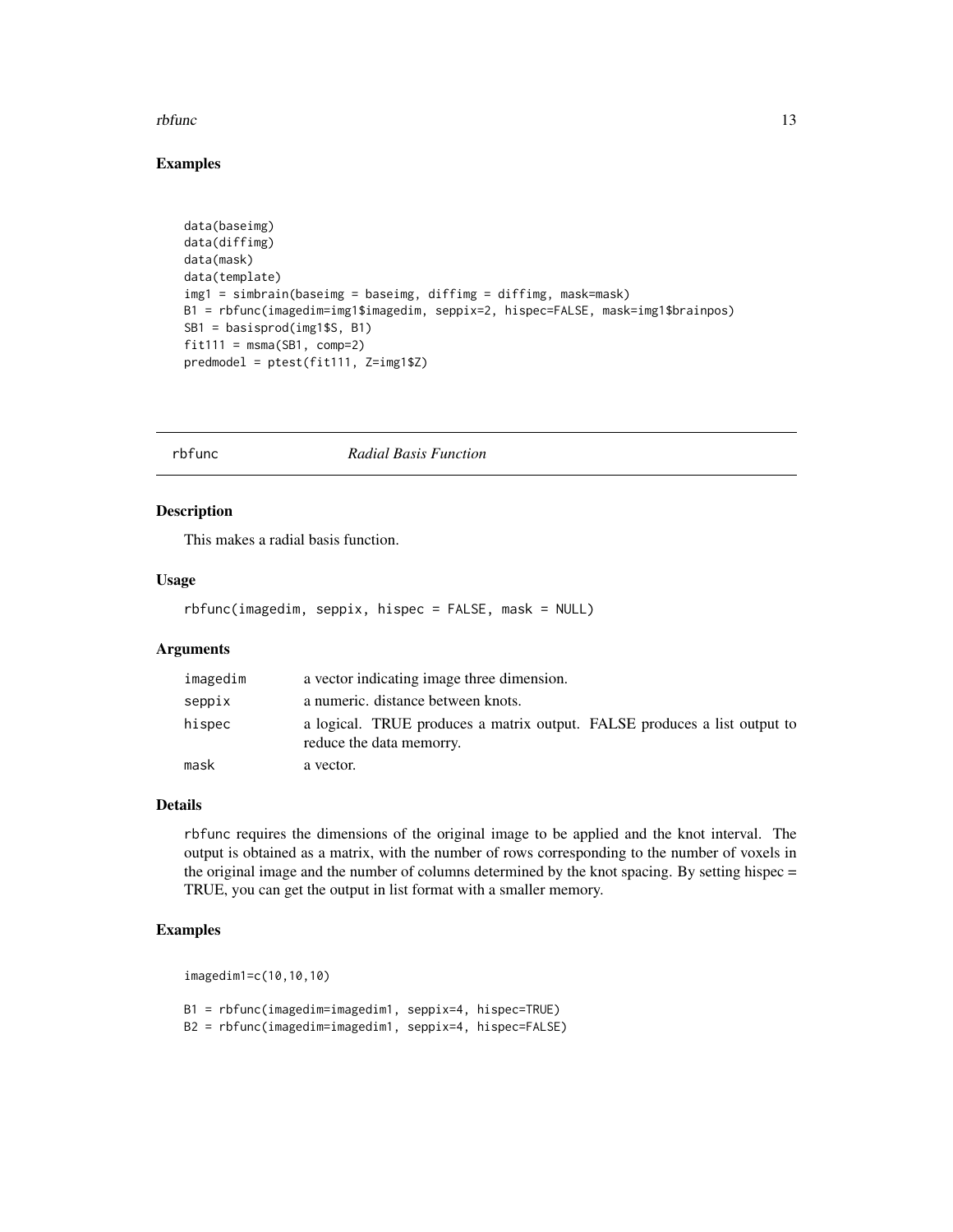<span id="page-13-0"></span>rec *Reconstruction*

#### Description

This is a function that restores the vectorized image to its original dimensions, reduced in dimension by the radial basis function.

#### Usage

 $rec(Q, imagedim, B = NULL, mask = NULL)$ 

#### Arguments

| 0        | a vector for reduced data.                                                        |
|----------|-----------------------------------------------------------------------------------|
| imagedim | a vector for original dimension.                                                  |
| B.       | a list or a matrix indicating the basis function used in the dimension reduction. |
| mask     | a list or a matrix indicating the mask image used in the dimension reduction.     |

#### Details

rec requires a vector to be converted to a array.

#### Examples

imagedim1=c(10,10,10) recvec = rec(rnorm(prod(imagedim1)), imagedim1)

sdevimg *Standard Deviation Brain Data*

#### Description

The data is the standard deviation brain data. This represents the common standard deviation between the average images of healthy subjects and patients with Alzheimer's disease, and is used when generating artificial data.

#### Usage

data(sdevimg)

#### Format

A array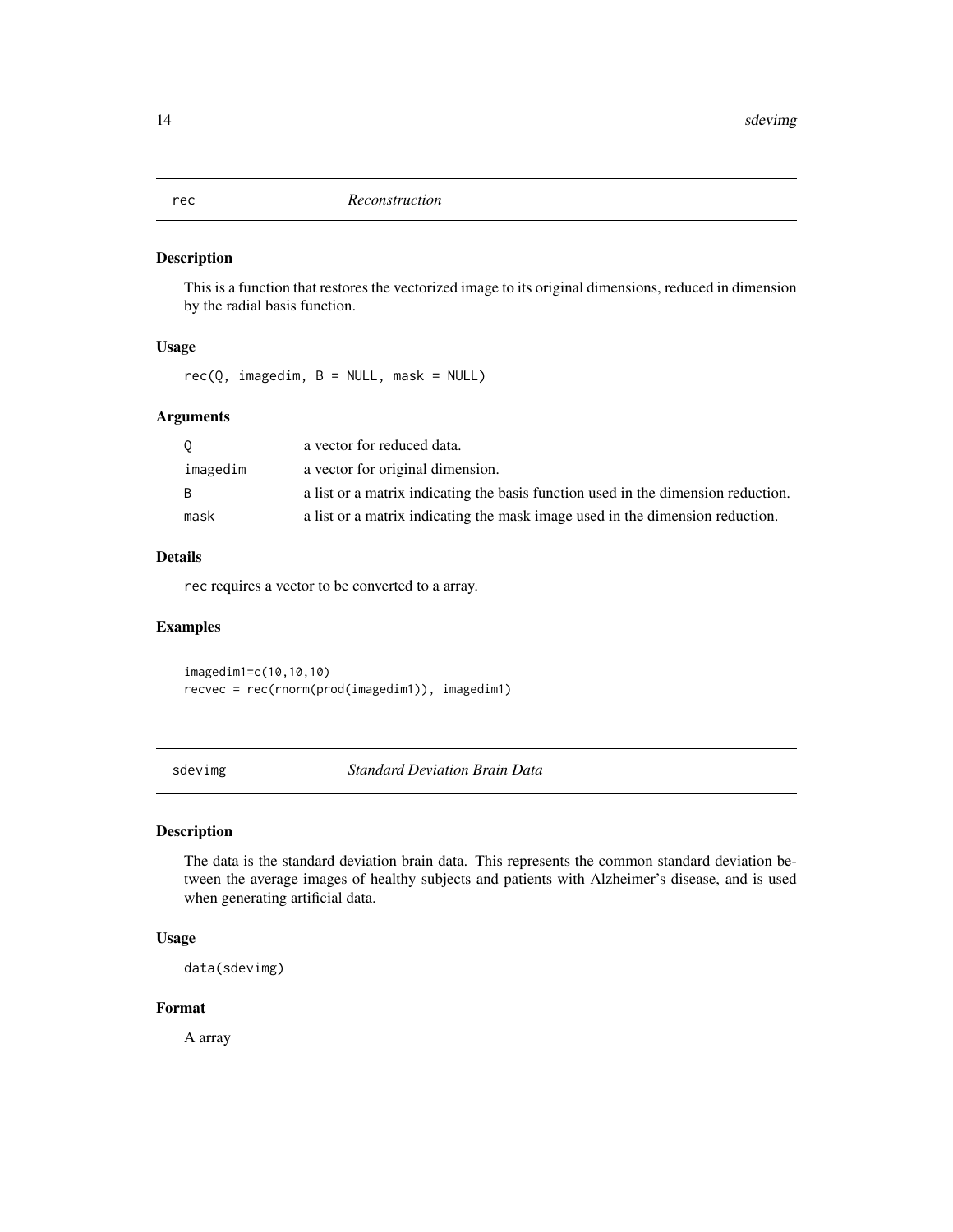<span id="page-14-0"></span>

This is a function for simulation data based on the real base brain image data and difference in brain between healty and disease groups.

#### Usage

```
simbrain(
 baseimg,
 diffimg,
 sdevimg = NULL,
 mask = NULL,n0 = 10,
 c1 = 0.5,
 sd1 = 0.01,
  zeromask = FALSE,
  reduce = c("no", "rd1", "rd2")[1],
 output = c("rdata", "nifti")[1],seed = 1)
```
#### Arguments

| baseimg  | an array for the basis image.                                           |
|----------|-------------------------------------------------------------------------|
| diffimg  | an array for the difference image.                                      |
| sdevimg  | an array for the standard deviation image.                              |
| mask     | an array for the mask image.                                            |
| n0       | a numeric, which is a sample size per group.                            |
| c1       | a numeric,                                                              |
| sd1      | a numeric, standard deviation for the individual variation.             |
| zeromask | a logical, whether mask the position with zero values for all subjects. |
| reduce   | a vector.                                                               |
| output   | a vector.                                                               |
| seed     | a numeric for seed for random variables.                                |

#### Details

simbrain requires a base brain image data and mean difference image data.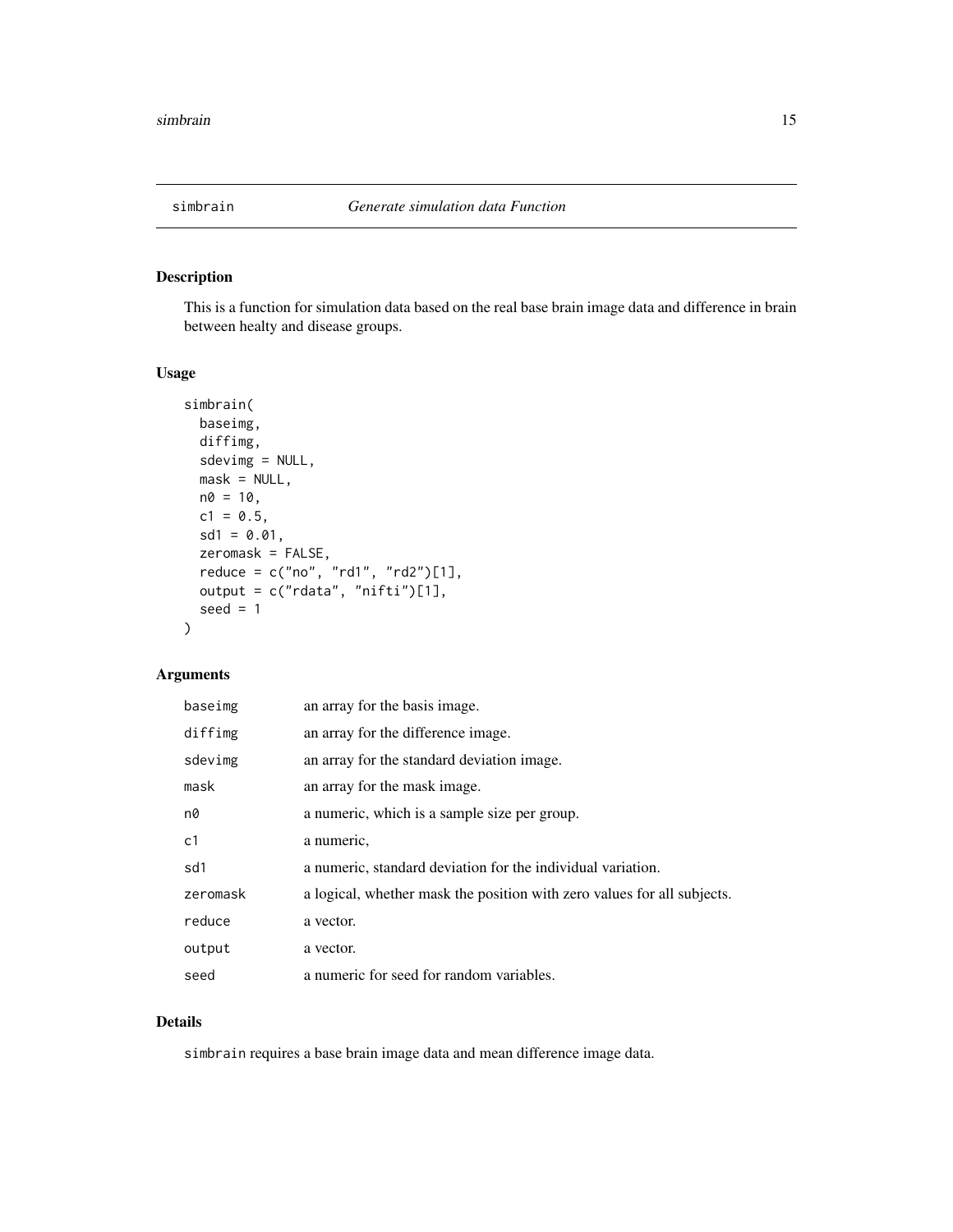#### <span id="page-15-0"></span>16 sizechange

#### Value

|          | data matrix                                  |
|----------|----------------------------------------------|
|          | binary group variable                        |
| brainpos | binary brain position.                       |
| imagedim | three dimensional vector for image dimension |

#### Examples

```
data(baseimg)
data(diffimg)
sim1 = simbrain(baseimg = baseimg, diffimg = diffimg)
```
#### sizechange *Size change Function*

#### Description

TThis is a function that changes the resolution of the image.

#### Usage

```
sizechange(img1, simscale = NULL, refsize = NULL, ...)
```
#### Arguments

| img1     | a array or nifti class, which is a image data to be changed the size. |
|----------|-----------------------------------------------------------------------|
| simscale | a numeric.                                                            |
| refsize  | a vector with length 3, which is a size to be changed.                |
| $\cdot$  | further arguments passed to or from other methods.                    |

#### Details

sizechange requires the array data.

#### Examples

```
data(exbrain)
exbrain2 = sizechange(exbrain, simscale=1/2)
```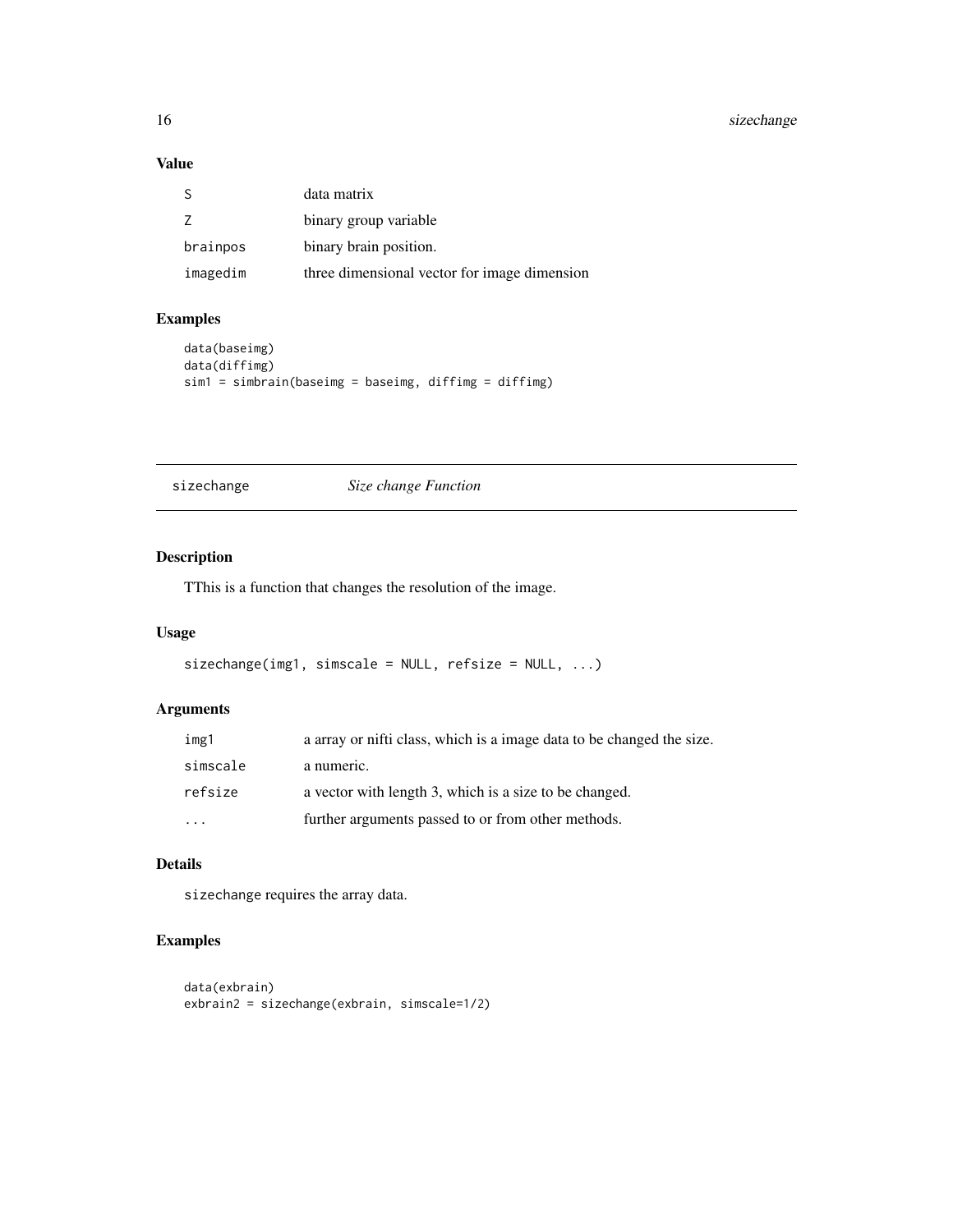<span id="page-16-0"></span>

The data is the brain tempalte. This is an average brain image, and is mainly used for overlaying analysis results.

### Usage

data(template)

#### Format

A array